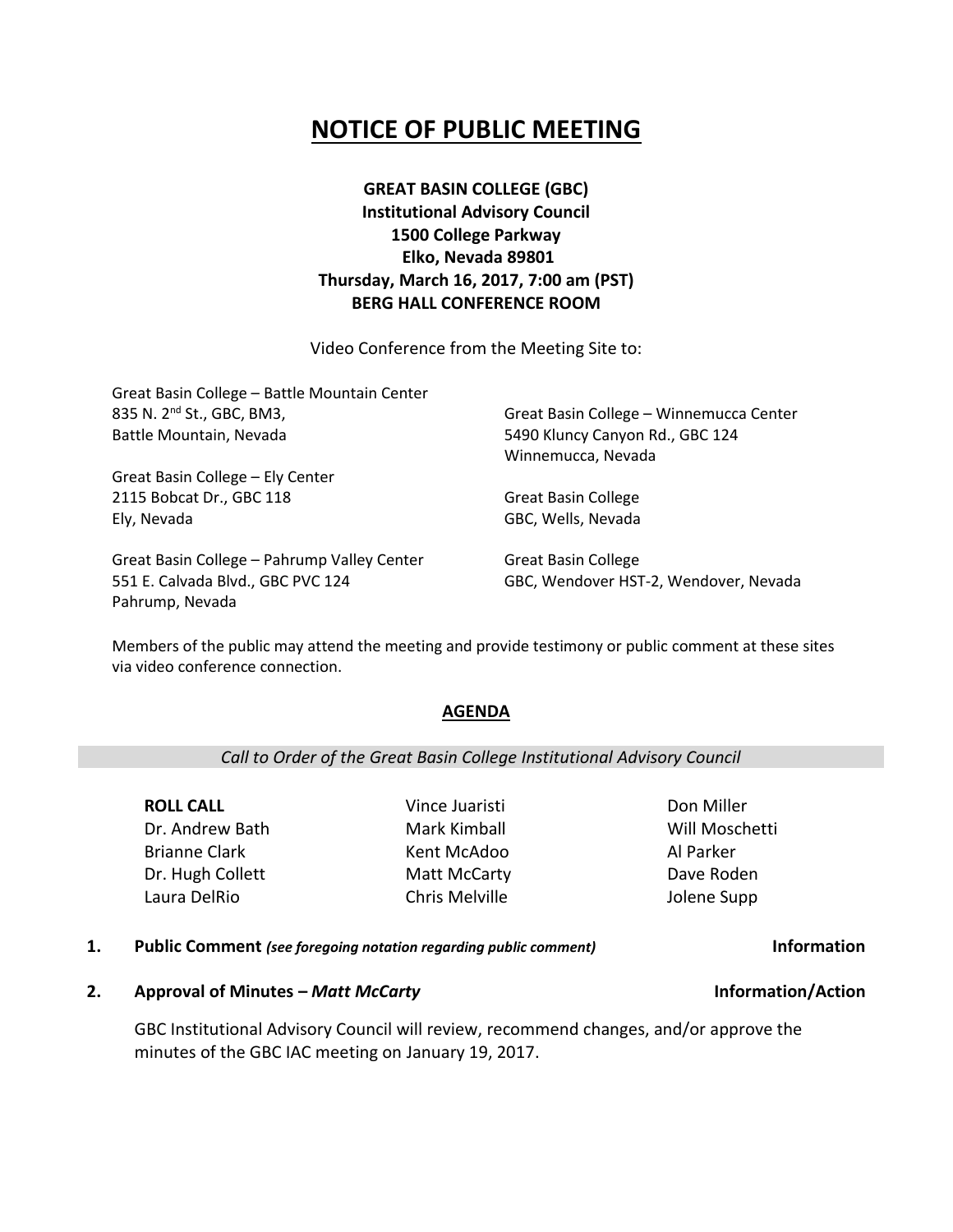## **3. President's Report –** *Dr. Mark Curtis* **Information**

GBC President Mark Curtis will provide the GBC IAC with updates on college activities and will be prepared to answer any questions or concerns.

- A. Presidential Search Update
- B. Legislative Update
- C. Other

## **4. GBC Foundation Update –** *Greg Brorby* **Information**

GBC Foundation Director will provide an update on Foundation activities.

### **5. Board of Regents' Community College Committee Update –** *Matt McCarty* **Information**

GBC IAC Chair Matt McCarty will update the IAC on the previous meeting of the NSHE Board of Regents' Community College Committee meeting and the meeting of the IAC Chairs.

## **6. Open Meeting Law Discussion –** *Matt McCarty* **Information**

Matt McCarty will lead a discussion on the Open Meeting Law and discussion of items for future meetings.

## **7. Vice President Reports and Questions Information**

The GBC Vice Presidents will give a verbal report and answer any questions:

- A. Academic Affairs/Student Affairs *Lynn Mahlberg*
- B. Business Affairs *Sonja Sibert*

## **8. Member Report Information**

Each committee member will be given an opportunity to provide a verbal report.

- A. Ely *Dr. Andrew Bath*
- B. Elko *Brianne Clark*
- C. Elko *Dr. Hugh Collett*
- D. Battle Mountain -
- E. Wells *Laura DelRio*
- F. Washington DC *Vince Juaristi*
- G. Pahrump *Al Parker*
- H. Elko *Kent McAdoo*
- I. Elko *Matt McCarty*
- J. Wendover *Chris Melville*
- K. Elko *Don Miller*
- L. Elko *Will Moschetti*
- M. Winnemucca *Dave Roden*
- N. Wells *Jolene Supp*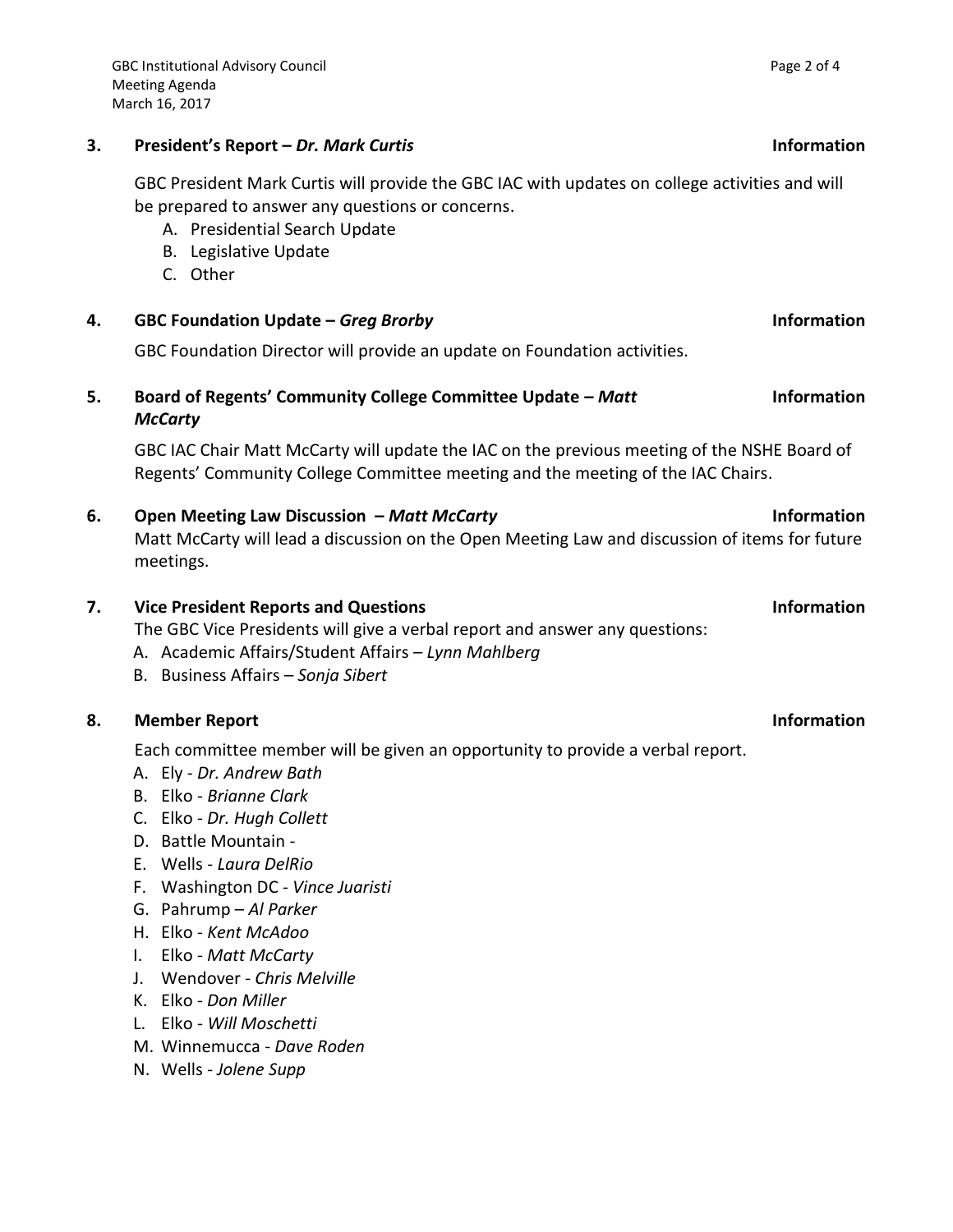### **9. New Business Information**

Items for consideration at future meetings may be suggested. Any discussion of an item under "New Business" is limited to description and clarification of the subject matter of the item, which may include the reasons for the request.

### **10. Public Comment** *(see foregoing notation regarding public comment)* **Information**

## **11.** Adjourn **Information**

**This notice and agenda has been posted at or before 9:00 a.m. on March 13, 2017, three business days before the meeting, in accordance with NRS 241.020, at the meeting location and at the following public locations:**

- GBC's IAC website (http://www.gbcnv.edu/administration/advisory.html)
- The Nevada Public Notice website pursuant to NRS 232.2175 [\(http://notice.nv.gov/\)](http://notice.nv.gov/)
- Meeting location: Great Basin College, 1500 College Parkway, Elko, NV 89801, Berg Hall
- Great Basin College Battle Mountain Center, 835 N. 2<sup>nd</sup> St., Battle Mountain, NV 89820
- Great Basin College Ely Center, 2115 Bobcat Drive, Ely, NV 89301
- Great Basin College Pahrump Valley Center, 551 E. Calvada Blvd., Pahrump, NV 89048
- Great Basin College Winnemucca Center, 5490 Kluncy Canyon Rd., Winnemucca, NV 89445

### **IMPORTANT INFORMATION ABOUT THE AGENDA AND PUBLIC MEETING**

**NOTE:** Above is an agenda of all items scheduled to be considered. Notification is hereby provided that items on the agenda may be taken out of order and presented, two or more agenda items may be combined for consideration, and an agenda item may be removed from the agenda or discussion relating to an item on the agenda may be delayed at any time.

Some agenda items are noted as having accompanying reference material. Reference material may be accessed on the electronic version of the agenda by clicking the reference link associated with a particular item. The agenda and associated reference material may also be accessed on the Internet by Great Basin College's Institutional Advisory Council's webpage at: [http://www.gbcnv.edu/administration/advisory.html.](http://www.gbcnv.edu/administration/advisory.html)

Reasonable efforts will be made to assist and accommodate physically disabled person attending the meeting. Please call the GBC Office of the President at (775) 753-2265 in advance so that arrangements may be made.

**PUBLIC COMMENTS:** Public comment will be taken during this agenda item. No action may be taken on a matter raised under this item until the matter is included on an agenda as an item on which action may be taken. Comments will be limited to two minutes per person. Persons making comment will be asked to begin by stating their name for the record and to spell their last name. The Council Chair may elect to allow additional public comment on a specific agenda item when that agenda item is being considered.

In accordance with Attorney General File No. 00-047 (April 27, 2001), as restated in the Attorney General's Open Meeting law Manual, the Council Chair may prohibit comment if the content of that comment is a topic